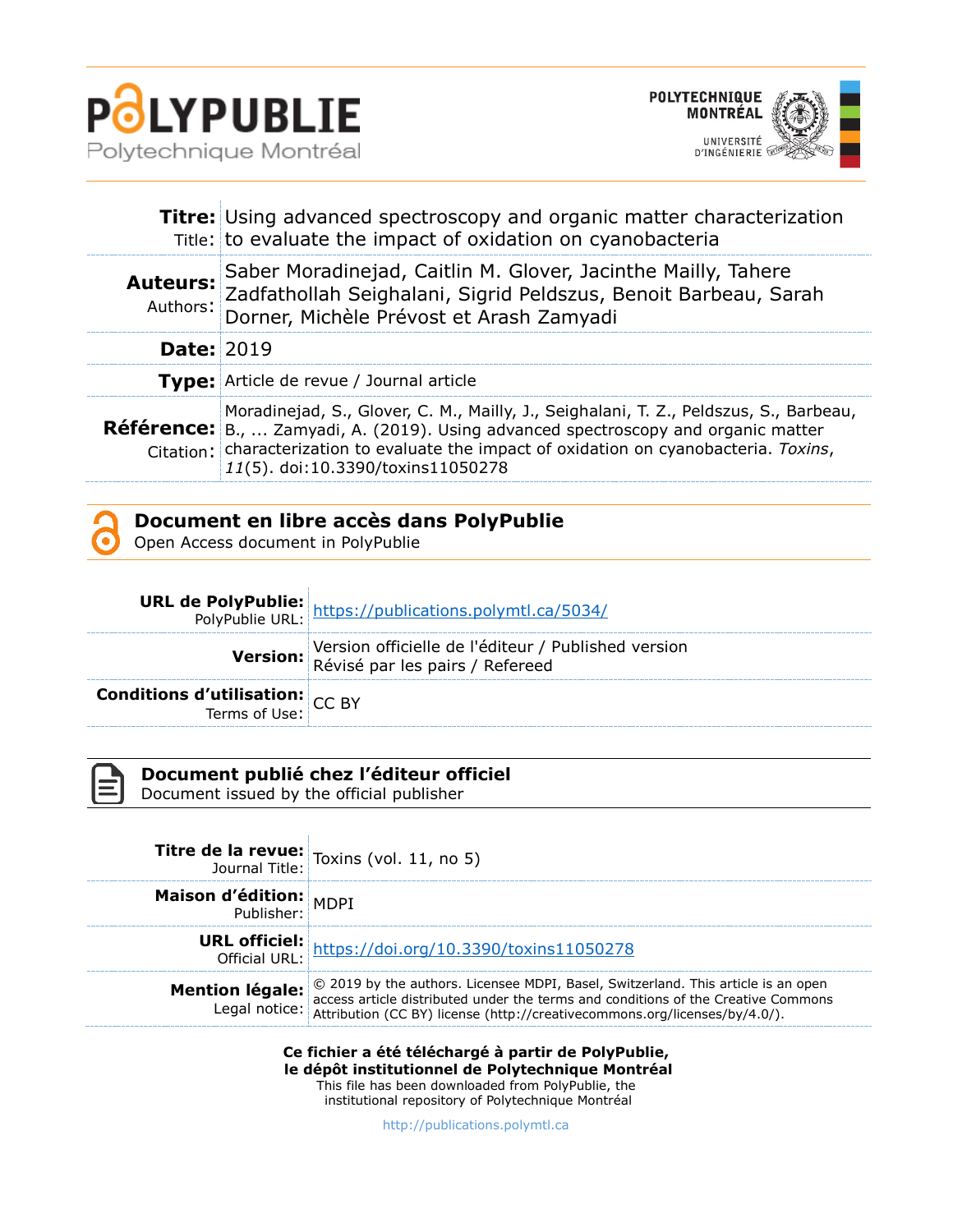

*Article*

# **Using Advanced Spectroscopy and Organic Matter Characterization to Evaluate the Impact of Oxidation on Cyanobacteria**

**Saber Moradinejad <sup>1</sup> , Caitlin M. Glover <sup>1</sup> , Jacinthe Mailly <sup>1</sup> , Tahere Zadfathollah Seighalani <sup>1</sup> , Sigrid Peldszus <sup>2</sup> , Benoit Barbeau <sup>1</sup> [,](https://orcid.org/0000-0002-4108-8155) Sarah Dorner <sup>1</sup> , Michèle Prévost <sup>1</sup> and Arash Zamyadi 1,\***

- <sup>1</sup> BGA Innovation Hub and Civil, Mineral and Mining Engineering Department, Polytechnique Montréal, Montréal, QC H3T 1J4, Canada; saber.moradinejad@polymtl.ca (S.M.); caitlinmeara@gmail.com (C.M.G.); jacinthe.mailly@polymtl.ca (J.M.); tahere.zadfathollah-seighalani@polymtl.ca (T.Z.S.);
- benoit.barbeau@polymtl.ca (B.B.); sarah.dorner@polymtl.ca (S.D.); michele.prevost@polymtl.ca (M.P.) <sup>2</sup> Department of Civil & Environmental Engineering, University of Waterloo, Waterloo, ON N2L 3G1, Canada; speldszus@uwaterloo.ca
- **\*** Correspondence: arash.zamyadi@polymtl.ca

Received: 26 April 2019; Accepted: 14 May 2019; Published: 17 May 2019



**Abstract:** Drinking water treatment plants throughout the world are increasingly facing the presence of toxic cyanobacteria in their source waters. During treatment, the oxidation of cyanobacteria changes cell morphology and can potentially lyse cells, releasing intracellular metabolites. In this study, a combination of techniques was applied to better understand the effect of oxidation with chlorine, ozone, potassium permanganate, and hydrogen peroxide on two cell cultures (*Microcystis, Dolichospermum*) in Lake Champlain water. The discrepancy observed between flow cytometry cell viability and cell count numbers was more pronounced for hydrogen peroxide and potassium permanganate than ozone and chlorine. Liquid chromatography with organic carbon and nitrogen detection was applied to monitor the changes in dissolved organic matter fractions following oxidation. Increases in the biopolymer fraction after oxidation with chlorine and ozone were attributed to the release of intracellular algal organic matter and/or fragmentation of the cell membrane. A novel technique, Enhanced Darkfield Microscopy with Hyperspectral Imaging, was applied to chlorinated and ozonated samples. Significant changes in the peak maxima and number of peaks were observed for the cell walls post-oxidation, but this effect was muted for the cell-bound material, which remained relatively unaltered.

**Keywords:** cyanobacteria; oxidation; cell morphology; enhanced darkfield microscopy/hyperspectral imaging; intracellular organic matter

**Key Contribution:** This study is the first to use Enhanced Darkfield Microscopy with Hyperspectral Imaging to characterize the changes in cell spectra following oxidation with chlorine and ozone.

# **1. Introduction**

Rising temperatures and the eutrophication of freshwaters have contributed to an increase in the frequency of cyanobacterial blooms [\[1](#page-11-0)[–3\]](#page-11-1). Cyanobacterial cells are of concern because they can produce and release cyanotoxins as well as taste and odor (T&O) compounds. T&O compounds affect the aesthetic water quality, result in customer complaints, and lower the trust customers have in their water [\[4\]](#page-11-2). If ingested, cyanotoxins can cause gastroenteritis, cytotoxicity, liver damage, neurological effects and they have been linked to cancer, Alzheimer's disease and Motor Neuron Disease [\[5,](#page-12-0)[6\]](#page-12-1).

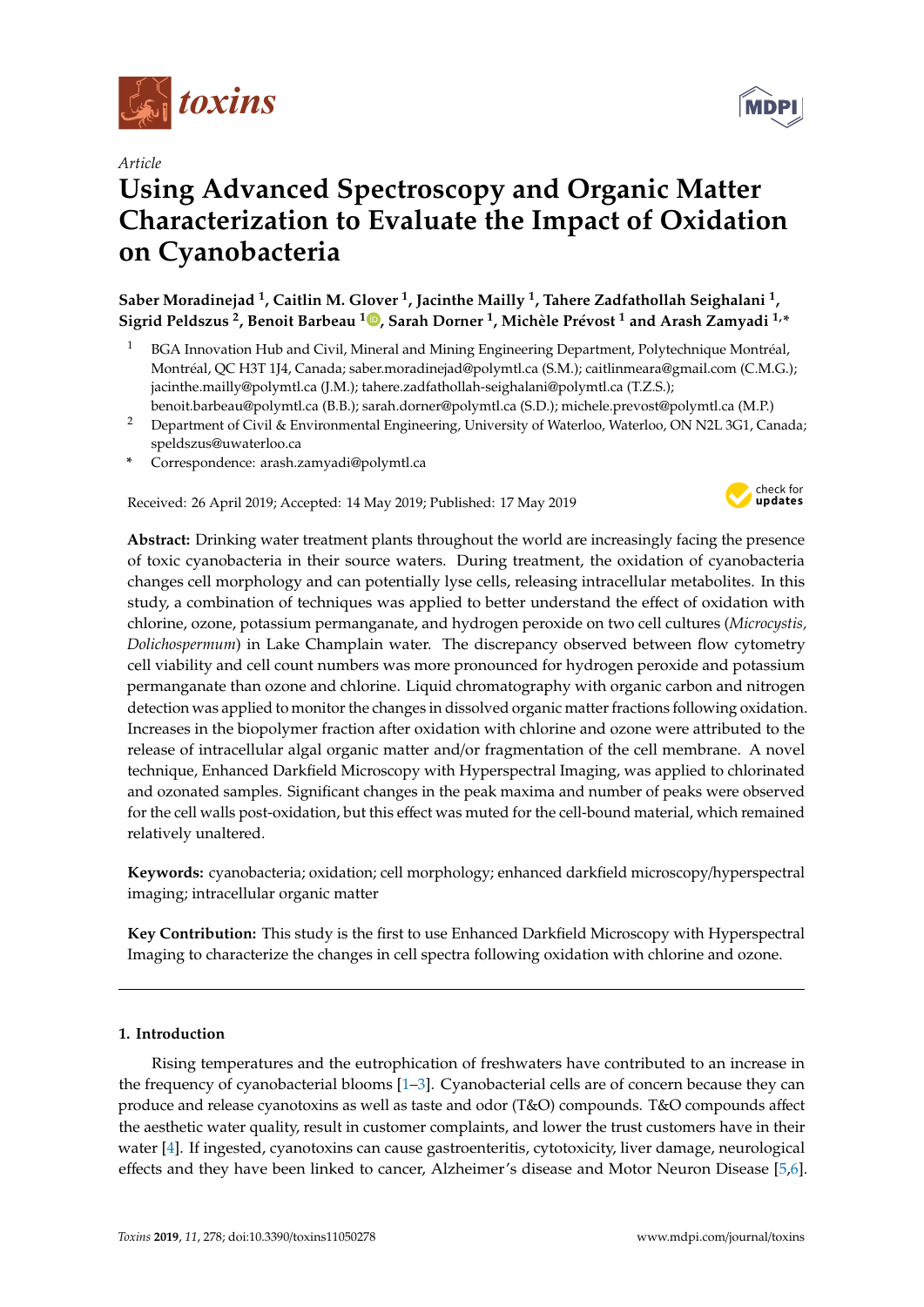To protect customers, regulatory agencies have proposed and, in some cases, set health-based guidelines and threshold alert levels for both cells and their metabolites [\[7–](#page-12-2)[9\]](#page-12-3).

The removal of cyanobacteria and their metabolites is often a challenge for conventional water treatment (i.e., coagulation, flocculation, sedimentation and filtration) with both cyanotoxins and/or T&O compounds observed in finished drinking water [\[10](#page-12-4)[–12\]](#page-12-5). However, cyanobacteria can also breakthrough filtration in water treatment plants considered to be of low risk, i.e., with low intake cell concentrations in their source waters, and high-risk, i.e., during bloom events [\[10](#page-12-4)[,13,](#page-12-6)[14\]](#page-12-7). Cyanobacterial breakthrough, particularly for low-risk plants, has been attributed to the accumulation of cells during treatment, e.g., in filter beds, in the sludge bed of sedimentation tanks, and in sludge thickeners [\[10](#page-12-4)[,13](#page-12-6)[,15\]](#page-12-8). Apart from the breakthrough of cyanobacteria and their metabolites, the presence of intracellular and extracellular organic matter (IOM and EOM) from algae, increases the coagulant demand and the formation of disinfection byproducts [\[16\]](#page-12-9).

A number of studies have evaluated the oxidation (e.g., ozone, chlorine, potassium permanganate, and hydrogen peroxide) of cyanobacteria and their metabolites [\[17–](#page-12-10)[21\]](#page-12-11). The impact of these oxidants ranges from cell damage to the release of metabolites through diffusion or cell lysis; the level of impact varies depending on the species of cyanobacteria present, presence of a slime layer, and the background water matrix, i.e., pH and background organic matter [\[19](#page-12-12)[,20](#page-12-13)[,22,](#page-12-14)[23\]](#page-12-15). To model the release of metabolites, previous work has applied pseudo first-order sequential reaction rates to track the release of intracellular metabolites and the subsequent oxidation of the extracellular metabolites, i.e., intracellular—rate of release—extracellular—rate of oxidation—oxidized metabolites [\[24](#page-12-16)[,25\]](#page-12-17). However, when model results have been compared with full-scale oxidation data, they often overestimate the oxidation efficiency [\[17,](#page-12-10)[24,](#page-12-16)[26\]](#page-13-0). In addition, the release of cyanotoxins and/or T&O compounds can occur at very low doses (e.g., at detection limit for chlorine), making it very difficult to assess the potential risk during treatment [\[27,](#page-13-1)[28\]](#page-13-2).

To better understand the changes in morphology that may be causing the discrepancy between expected release and actual release, previous work has used both Scanning Electron Microscopy (SEM) and Digital Flow Cytometry [\[20](#page-12-13)[,29](#page-13-3)[–32\]](#page-13-4). However, these techniques are qualitative and do not provide quantitative results. Enhanced Darkfield Microscopy with Hyperspectral Imaging (EDM/HSI) not only captures images of the sample, but also measures the visible wavelength spectrum (400–1000 nm) of each pixel. The black background in EDM allows the instrument to collect scattered light from the desired (i.e., cells) pixels of a sample. HSI has been used successfully to identify cyanobacteria blooms in laboratory and remote sensing applications [\[33–](#page-13-5)[36\]](#page-13-6); however, it has not yet been applied to evaluate the impact of oxidation on cyanobacteria cells.

In this study, a combination of techniques was used to explore the impact of oxidation on cyanobacteria cells. The objectives of this study were as follows: (1) to quantify changes of two cyanobacteria in natural water following oxidation with chlorine, ozone, hydrogen peroxide, and potassium permanganate with flow cytometry, SEM, and liquid chromatography with organic carbon and nitrogen detection (LC-OCD-OND) and (2) to compare these results against the morphological changes observed with EDM/HSI after oxidation with chlorine and ozone. To the best of the author's knowledge, this study presents the first assessment of the morphological deformation of cyanobacteria after oxidation with EDM/HSI.

#### **2. Results and Discussion**

#### *2.1. Cell Viability Post-Oxidation*

Cultured cells (*Microcystis* and *Dolichospermum*) were spiked into Lake Champlain surface water prior to their exposure to chlorine, ozone, potassium permanganate, and hydrogen peroxide. Oxidant exposures (CTs) were calculated via decay rates according to Equation (1) with the rates and CTs shown in Table S1 of the Supplementary Materials. The CTs for the five chlorine doses ranged from 6.9–36.7 mg-min/L. The two highest ozone exposures were 2.15–2.94 mg-min/L, but given the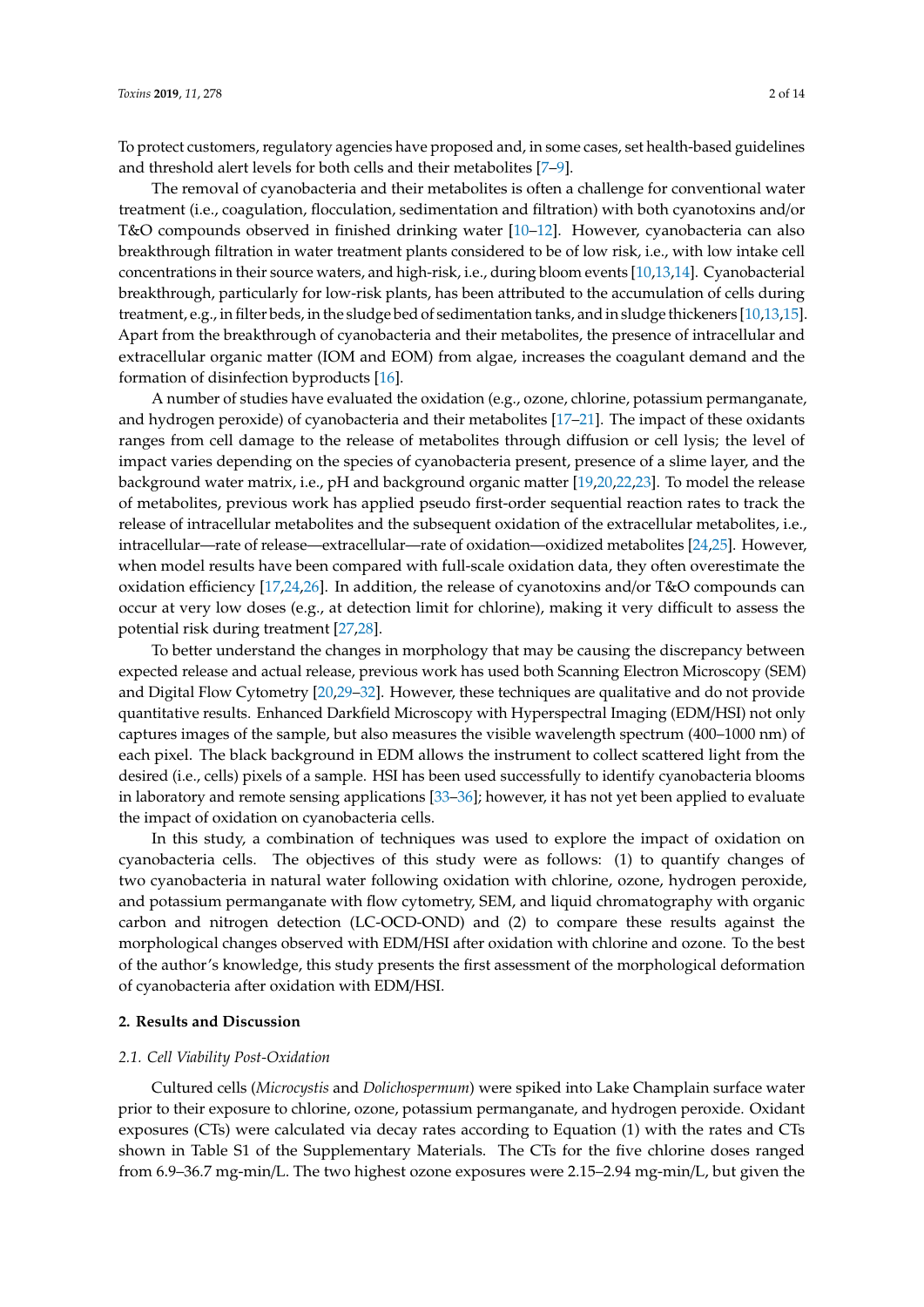immediate decay of ozone, doses of 0.5 and 1 mg/L (at 5 min) had nominal CTs of 0 mg-min/L. Potassium permanganate was dosed at 2 and 5 mg/L for 120 min or CTs of 172 and 456 mg-min/L and hydrogen peroxide was dosed at 5 and 10 mg/L for 6 h or CTs of 837 and 2168 mg-min/L. The impact of this oxidation on the fraction of viable vs. injured/dead cells (as determined with flow cytometry) as compared to the cell numbers is shown in Figure [1.](#page-3-0) Across all oxidants, the control sample initially contained 4 × 10<sup>5</sup> cells/mL split equally between the *Microcystis* and *Dolichospermum*. sample initially contained 4 × 105 cells/mL split equally between the *Microcystis* and *Dolichospermum*.

<span id="page-3-0"></span>

**Figure 1.** Impact of chlorine, ozone, potassium permanganate, and hydrogen peroxide on the fraction **Figure 1.** Impact of chlorine, ozone, potassium permanganate, and hydrogen peroxide on the fraction of viable vs. injured/dead cells and cell numbers. The control sample contained  $4 \times 10^5$  cells/mL of Microcystis and Dolichospermum in Lake Champlain water. Viable vs. injured/dead cell concentrations were determined with flow cytometry. were determined with flow cytometry.

For chlorine, 24% of the cells remained viable at a CT of 6.9 mg-min/L, whereas the cell count For chlorine, 24% of the cells remained viable at a CT of 6.9 mg-min/L, whereas the cell count had only dropped to 98%. CTs of 11.7–36.7 mg-min/L all had less than 1% viable cells, but the cell numbers continued to decrease until they reached 26%, at which point  $2 \times 10^4$  cells/mL of *Dolichospermum* and  $7 \times 10^4$  cells/mL of *Microcysis* r[em](#page-3-0)ained (Figure 1). In order to compare results with previous work, a rate of cell lysis was calculated from the cell counting results according to pseudo first-order reaction kinetics (Equation (2)) and found to be  $53 \text{ M}^{-1}\text{s}^{-1}$  ( $\text{R}^2 = 0.91$ ) and  $24 \text{ M}^{-1}\text{s}^{-1}$  ( $\text{R}^2 = 0.90$ ) for Dolichospermum and Microcystis, respectively. The efficacy of chlorine here was similar to previous work in the both CT required (7–29 mg-min/L) and the lysis rates (30–170 M<sup>-1</sup>s<sup>-1</sup>; pH 7–8.6 with  $5-20 \times 10^4$  cells/mL in surface waters) with differences attributed to the pH, specific background organic matter, and the presence of mixed species [20,24,29]. organic matter, and the presence of mixed species [\[20](#page-12-13)[,24,](#page-12-16)[29\]](#page-13-3).

With ozone doses of 0.5 and 1 mg/L, cell viability was reduced by 10 and 20% and cell numbers With ozone doses of 0.5 and 1 mg/L, cell viability was reduced by 10 and 20% and cell numbers decreased to 3.4 and 2.4  $\times$  10<sup>5</sup> cells/mL, respectively (Figure [1\)](#page-3-0). At 2 mg/L for both 5 and 10 min, the cell numbers decreased to  $1 \times 10^3$  cells/mL for *Dolichospermum* and  $5 \times 10^3$  cells/mL for *Microcystis* with the with the total viable cells <1%. This is in-line with previous work in the absence of background total viable cells <1%. This is in-line with previous work in the absence of background organic matter organic matter in which a rapid reduction in cell via bility was observed with our cell via bility was observed with our cell via bility was observed with our cell via bility was observed with our cell via bility was obser in which a rapid reduction in cell viability was observed with ozone  $[17,19-21]$  $[17,19-21]$  $[17,19-21]$ . Even with potential scavenging from background organic matter, Zamyadi et al. [\[26\]](#page-13-0) observed that 90% of cells were no longer viable following pre-ozonation (1.2 mg/L, with 20 min of contact time) of a cyanobacterial bloom in a full-scale water treatment plant.

The two doses of potassium permanganate and hydrogen peroxide saw very limited changes in cell numbers with less than 5% reduction in *Dolichospermum* and *Microcystis*. For potassium permanganate, the flow cytometry results showed that only 67 and 15% of total cells were viable at 172 and 456 mg-min/L, respectively. In previous work, without background organic matter, lower CTs were required to achieve 90% loss of cell viability [\[18,](#page-12-18)[20\]](#page-12-13). After dosing with hydrogen peroxide,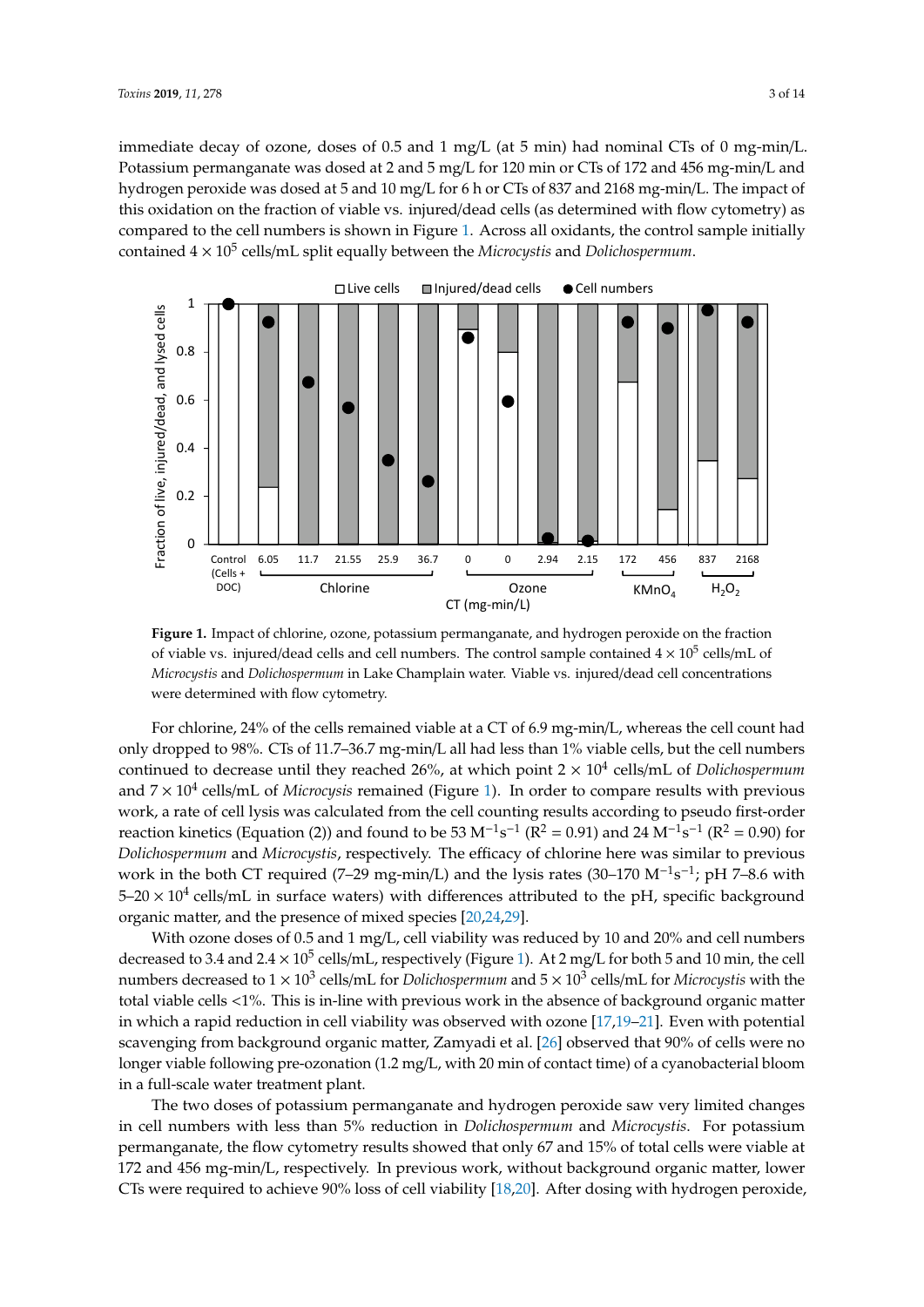viable cells were reduced to 35% with 5 mg/L and 27% with 10 mg/L, but the cell counts remained at >90% the original levels. To achieve significant reduction in cell counts, extended contact times and high doses, e.g., > 10 mg/L and 2 days, were required to produce 80% lysis of *Microcystis* [\[18](#page-12-18)[,37\]](#page-13-7).

The discrepancy between the reduction in cell numbers (generated from cell counting) vs. cell-viability (determined via flow-cytometry) was significantly smaller after ozone relative to chlorine, potassium permanganate and hydrogen peroxide. This is reflective of the type of damage imparted by the oxidant as well as exposure dose. SEM was used to generate images of cells before and after oxidation with ozone, chlorine, and hydrogen peroxide (Figures S1 and S2). Though a very limited data set, these images provide insight into the impact of chlorine, ozone, and hydrogen peroxide on the morphology. Under chlorine (37 mg-min/L) and ozone (0.5 mg/L, 5 min), the cell links between *Dolichospermum* cells were the first part of the cell damaged whereas hydrogen peroxide (837 mg-min/L) shrank and deformed the cells, but fragmentation of the filaments did not occur. *Microcystis* cells appeared deformed under ozone and chlorine, but not fragmented. These results are similar to those observed in past studies with SEM where ozone and chlorine produced a similar breakup of filaments and deformation of cells [\[19](#page-12-12)[,38\]](#page-13-8).

As shown with flow cytometry, cell counting and SEM images, ozone produced fragmentation and the release of intracellular material, but potassium chlorine, permanganate and hydrogen peroxide damaged cell walls and viability. This result was further supported by the negligible  $(<0.1 \text{ mg/L})$ releases of dissolved organic carbon (DOC) after oxidation with potassium permanganate and hydrogen peroxide relative to the 0.55 mg/L released after chlorination (max across all CTs) and 1.26 mg/L after ozonation (2 mg/L with 5 or 10 min contact times).

## *2.2. LC-OCD-OND*

To evaluate the changes in DOC induced by oxidation, the organic matter fractions were determined with LC-OCD-OND. Although cell viability was monitored at multiple CTs, the max CT for each oxidant was used for LC-OCD-OND, i.e., chlorine at 37 mg-min/L, ozone at 2.15 mg-min/L, potassium permanganate at 456 mg-min/L, and hydrogen peroxide at 2168 mg-min/L. From the OCD peaks, the concentration of biopolymers, humic substances, building blocks, low molecular weight (LMW) acids, and LMW neutrals were determined (Figure [2](#page-5-0) and Figure S4). Biopolymers include high molecular weight (>10 kDa) polysaccharides, proteins, amino acids, and extracellular polymeric substances. OND provided information regarding the nitrogen content of a subset of the DOC including biopolymer DON, biopolymer N/C ratio, humic substances DON and humic substances N/C ratio. Based on the UVD and the OCD signal, the specific UV absorption (SUVA) at 254 nm of humic substances was also determined (Table S2). Algal organic matter is generally divided into intracellular organic matter (IOM) and extracellular organic matter (EOM). IOM is primarily composed of proteins, polysaccharides, lipids and humic-like substances [\[16](#page-12-9)[,39\]](#page-13-9) and Henderson et al. [\[40\]](#page-13-10) showed that the EOM of *Microcystis* contains primarily hydrophilic polysaccharides and proteins.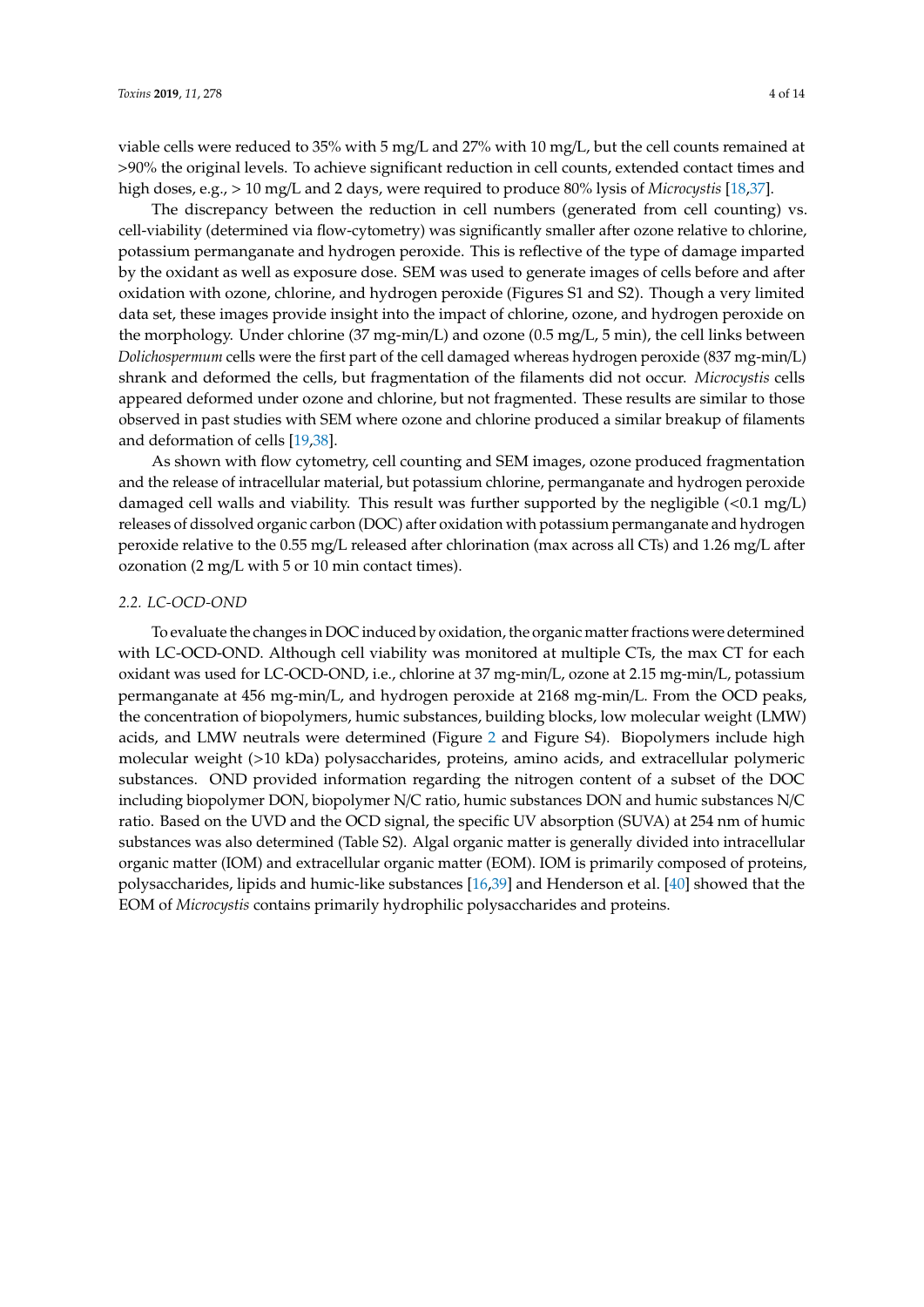<span id="page-5-0"></span>

Dolichospermum in Lake Champlain water. The three different control samples are the same matrix, conducted as separate experiments. Components were identified via LC-OCD-OND based on Huber et al. [\[41\]](#page-13-11): BB = building blocks; HS = humic substances; BP = Biopolymer; LMW = low molecular weight. **Building blocks; HS = humic substances; BP = Biopolymer; LMW = low molecular weight. Figure 2.** Organic matter fractions before (control) and after the oxidation of *Microcystis* and

any cell fragments able to pass through the 0.45 µm filter (Figure [2\)](#page-5-0). Across all oxidants, humic substances SUVA<sub>254</sub> values were lower after exposure due to oxidation reactions with the aromatic sites [\[42\]](#page-13-12) (Table S2). Decreases of the number-averaged molecular weight of humic substances also occurred across all waters from the breakdown of organic matter present and in the case of ozone, the  $\alpha$  occurrent across all waters from the breakdown of organic matter present and in the case of o $\alpha$ the integration of oxygen resulting in more soluble components [43] (Table S2). The humic substances integration of oxygen resulting in more soluble components [\[43\]](#page-13-13) (Table S2). The humic substances fraction generally saw minimal change (<5%) after oxidation. This was likely due to the background fraction generally saw minimal change (<5%) after oxidation. This was likely due to the background organic matter, which makes up the majority of this fraction and would have been oxidized, but not organic matter, which makes up the majority of this fraction and would have been oxidized, but not mineralized at these doses. mineralized at these doses. The control sample contained both the background organic matter from Lake Champlain and

Ozonation increased the fraction of humic substances by 3%, biopolymers by 36%, building Ozonation increased the fraction of humic substances by 3%, biopolymers by 36%, building blocks by 15%, LMW acids by 28% and LMW neutrals by 31% [\(Fi](#page-5-0)gure 2). Chlorination also increased these fractions, though to a lower extent at 4.8% for biopolymers,  $14\%$  for building blocks,  $13\%$  for LMW acids, and 20% for LMW neutrals. Biopolymers likely increased due to the release of IOM, but they may also have come from fragments of the cell membrane or extracellular material (e.g., amino acids, polysaccharides and [prot](#page-13-9)eins) [39]. The DON results supported this conclusion as ozonation also increased the concentration of DON biopolymers from 56 to 216 ppb-N and the ratio of N/C from 0.14 to 0.40. An important caveat to these results is that the formation of building blocks and LMW 0.14 to 0.40. An important caveat to these results is that the formation of building blocks and LMW acids/neutrals could also have come from the degradation of humic substances. acids/neutrals could also have come from the degradation of humic substances.

Potassium permanganate and hydrogen peroxide produced the degradation of all fractions Potassium permanganate and hydrogen peroxide produced the degradation of all fractions (biopolymer, building blocks, LMW acids/neutrals) and a minor loss of the total carbon, which was (biopolymer, building blocks, LMW acids/neutrals) and a minor loss of the total carbon, which was attributed to biological consumption during the reaction period (Figure 2). However, DON attributed to biological consumption during the reaction period (Figure [2\)](#page-5-0). However, DON biopolymers biological concentration from 20 to 54 ppb-N (after H2O2) and 26 ppb-N (after KM O2) and 26 ppb-N (after KMnO4) and 26 ppb-N (after KMnO4) and 26 ppm-N (after KMnO4) and 26 ppm-N (after KMnO4) and 26 ppm-N (after KMnO4) an increased in concentration from 10 to 54 ppb-N (after  $H_2O_2$ ) and 26 ppb-N (after KMnO<sub>4</sub>) indicative of select IOM release not detected in the bulk DOC. These releases coincided with a change in the fraction of N/C from  $0.03$  in the control to  $0.09$  after potassium permanganate and to  $0.14$  after hydrogen peroxide indicative of the presence of added material from biomass.

The LC-OCD-OND results helped to identify the fractions found in EOM and IOM, which are potential components that could scavenge oxidants and hinder the effective modeling of the oxidation of cyanotoxin and T&O compounds. Although these fractions have been analyzed as a potential source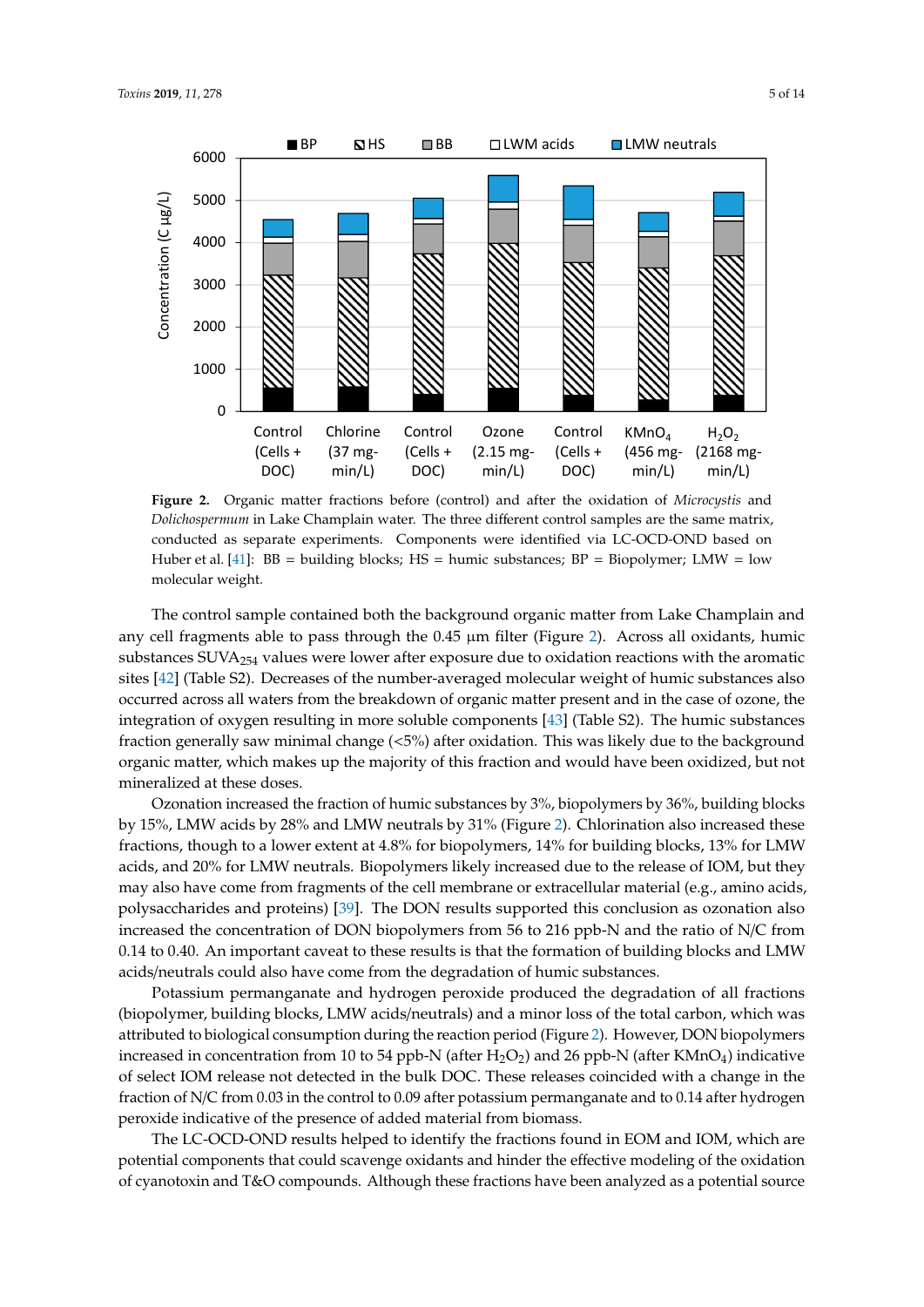of disinfection byproducts and interference to coagulants, they have only been included in a limited set of competition kinetic studies wherein potassium permanganate was scavenged by DOC during the oxidation of cyanotoxins [\[44\]](#page-13-14). potential source of  $\frac{1}{1}$   $\frac{1}{1}$   $\frac{1}{1}$   $\frac{1}{2}$   $\frac{1}{2}$   $\frac{1}{2}$   $\frac{1}{2}$   $\frac{1}{2}$   $\frac{1}{2}$   $\frac{1}{2}$   $\frac{1}{2}$   $\frac{1}{2}$   $\frac{1}{2}$   $\frac{1}{2}$   $\frac{1}{2}$   $\frac{1}{2}$   $\frac{1}{2}$   $\frac{1}{2}$   $\frac{1}{2}$   $\frac{1}{2}$   $\sum_{i=1}^{n}$  included set of computation kinetic studies wherein potassium permanent potassium permanent  $\sum_{i=1}^{n}$ 

# 2.3. EDM/HSI

The flow cytometry, SEM, and LC-OCD-OND results were compared against the spectra generated *2.3. EDM/HSI*  with EDM/HSI. EDM/HSI allows for spectra (400–1000 nm) to be generated from a specific pixel (containing a cell component of interest). In this case, the components of interest for oxidation were the cell wall and cell-bound material for *Microcystis* and cell wall, cell-bound material, and the links between cells for *Dolichospermum*. Figure 3 (*Dolichospermum*) and Figure S3 (*Microcystis*) are labeled EDM images that show examples of where the cell component spectra were collected. During the experiments, three pixels were selected from each cell component to minimize cell specific variability. The collected spectra were smoothed using a moving average to minimize the noise within the spectra and signal responses were normalized to the maximum value within each spectrum for comparison. EDM/HSI was only conducted for samples oxidized with chlorine (CT of 37 mg-min/L) and ozone  $(0.5 \text{ mg/L}$  for 5 min). After this chlorine exposure  $(37 \text{ mg-min/L})$ , >99% of cells were not viable and only 26% of total cells remained from cell counting. The 0.5 mg/L and 5 min ozone exposure resulted in a 20 and 40% reduction in the viable cells and cell numbers, respectively.

<span id="page-6-0"></span>



The two species had uniquely shaped spectra regardless of cell component (Figures S5 and S6). The two species had uniquely shaped spectra regardless of cell component (Figures S5 and S6). However, the specific cell components shared common peaks/shoulders for both species, even if the However, the specific cell components shared common peaks/shoulders for both species, even if the peaks were slightly higher or lower in their maximum wavelength. For *Microcystis* cells, the spectra peaks were slightly higher or lower in their maximum wavelength. For *Microcystis* cells, the spectra had two peaks at approximately 600–650 and 705–715 nm. *Dolichospermum* had three main features with two with two peaks at 650–665 and 695–705 nm and a shoulder at 530–550 nm. For *Microcystis,* the cell-peaks at 650–665 and 695–705 nm and a shoulder at 530–550 nm. For *Microcystis*, the cell-bound material did not show a dram[ati](#page-7-0)c change following chlorination and ozonation (Figure 4a). The ozonated cell-bound material was still dominated by one peak at ~620 nm and after chlorination, the two cell-bound peaks remained, but a shoulder emerged centered around ~500 nm. In contrast to the cell-bound material, the cell wall spectra were significantly impacted by the two oxidants, showing that both oxidants impact the cell membrane before other components of the cell (Figure [4b](#page-7-0)). The ozonated cell wall retained a single peak at 660 nm, though significantly broader than the control. The chlorinated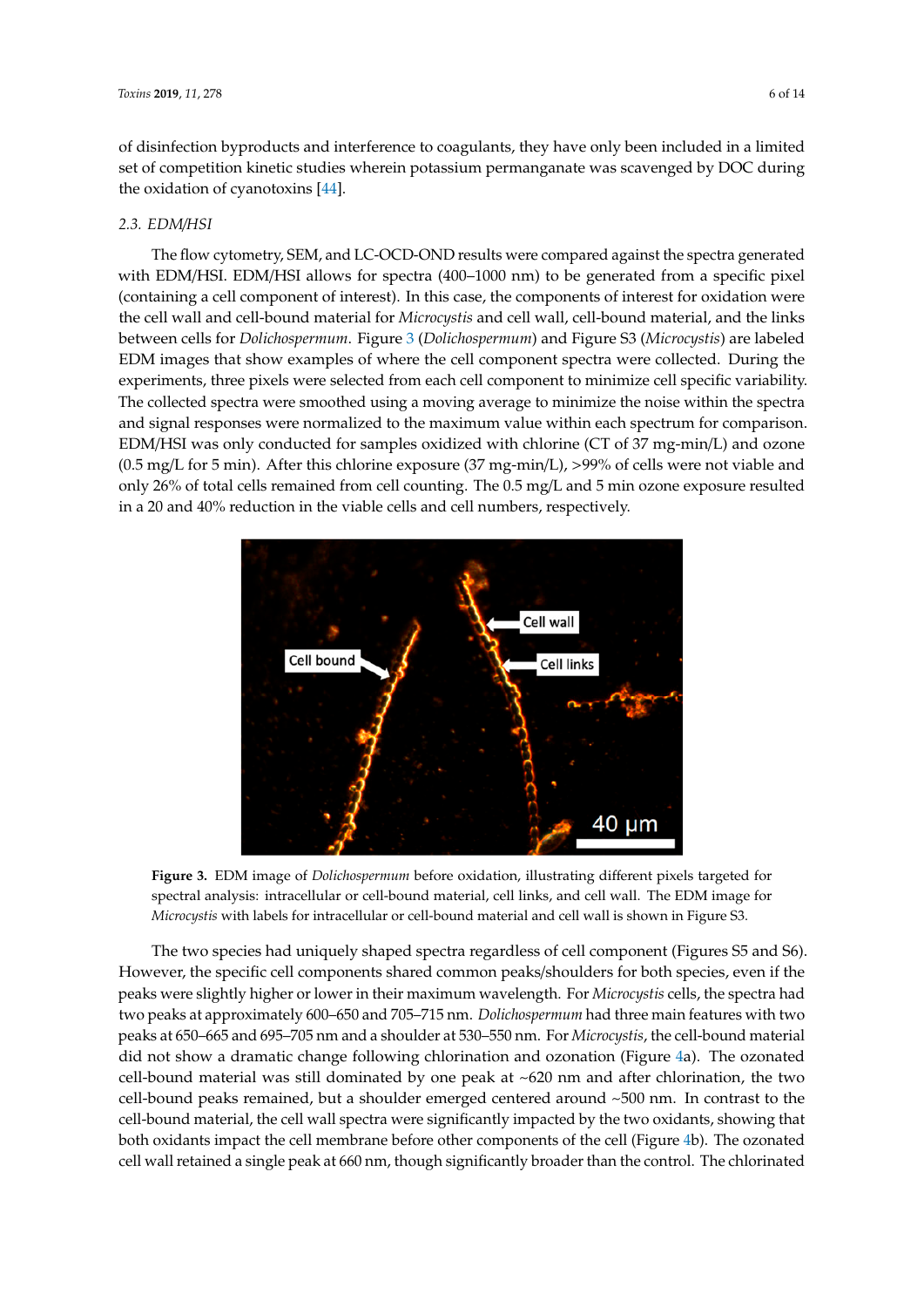cell wall produced a new peak at ~500 nm and the removal of the two peaks originally exhibited by tell wall produced a new peak at ~500 nm and the removal of the two peaks originally exhibited<br>the control sample at ~660 and ~715 nm. t wall produced a new peak at  $\sim$ 500 nm and the removal of the two peaks originally exhibited the control sample at ~660 and ~715 nm.

<span id="page-7-0"></span>

(a) cell-bound material and (b) cell wall. EDM was used to find a pixel containing only the cell-bound bound material and **b**) cell wall. EDM was used to find a pixel containing only the cell-bound material material or cell wall where HSI spectra were collected. Instrument responses were normalized to the maximum value of each spectra for comparison. **Figure 4.** Impact of chlorine (CT = 37.5 mg-min/L) and ozone (0.5 mg/L, 5 min) on *Microcystis*

SEM images of *Dolichospermum* cells showed that the cell links were targeted first by ozone and SEM images of *Dolichospermum* cells showed that the cell links were targeted first by ozone and chlorine, but the EDM/HSI spectra did not show this result. When the cell links were oxidized (Figure 2011) (Figure [5c](#page-8-0)), the ozonated spectra were very similar to the control sample with the same peaks observed.  $\overline{\phantom{a}}$ chlorination of the cell links produced a new shoulder with a max peak around 595 nm, but it The chlorination of the cell links produced a new shoulder with a max peak around 595 nm, but it smoothed the two other peaks observed in the control. The ozonated cell-bound material retained the two peaks of the control, though the ~660 nm peak was lower than the ~700 nm peak; the control shoulder remained, though shifted to lower energy wavelengths (~550nm at max). Chlorination had shoulder remained, though shifted to lower energy wavelengths (~550nm at max). Chlorination had peaks at ~660 and ~700 nm, and the shoulder remained intact with a max peak at ~590 nm. For the peaks at ~660 and ~700 nm, and the shoulder remained intact with a max peak at ~590 nm. For the cell wall, the ozonated water response mirrored those observed in the control at ~520 nm (shoulder), cell wall, the ozonated water response mirrored those observed in the control at ~520 nm (shoulder), ~660 nm (peak), and ~700 nm (peak). As was observed with *Microcystis*, chlorine resulted in the ~660 nm (peak), and ~700 nm (peak). As was observed with *Microcystis*, chlorine resulted in the formation of a peak centered at ~500 nm, a peak at ~660 nm and the removal of the peak at ~700 nm. formation of a peak centered at ~500 nm, a peak at ~660 nm and the removal of the peak at ~700 nm.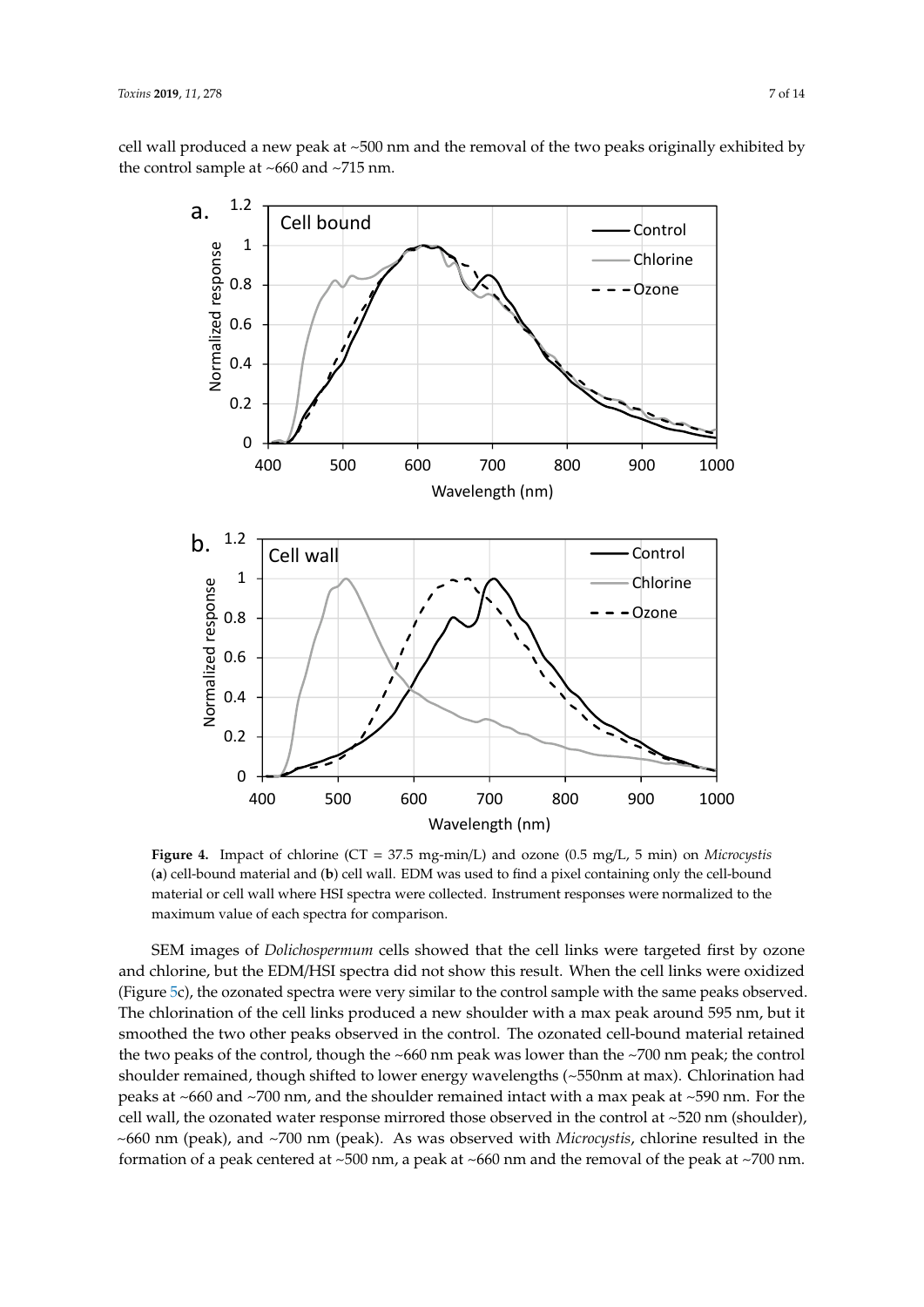<span id="page-8-0"></span>

**Figure 5.** Impact of chlorine (CT = 37.5 mg-min/L) and ozone (0.5 mg/L, 5 min) on *Dolichospermum* (**a**) cell-bound material, (**b**) cell wall, and (**c**) cell links. EDM was used to find a pixel containing only the cell-bound material, cell wall, or links between cells where HSI spectra were collected. Instrument responses were normalized to the maximum value of each spectra for comparison.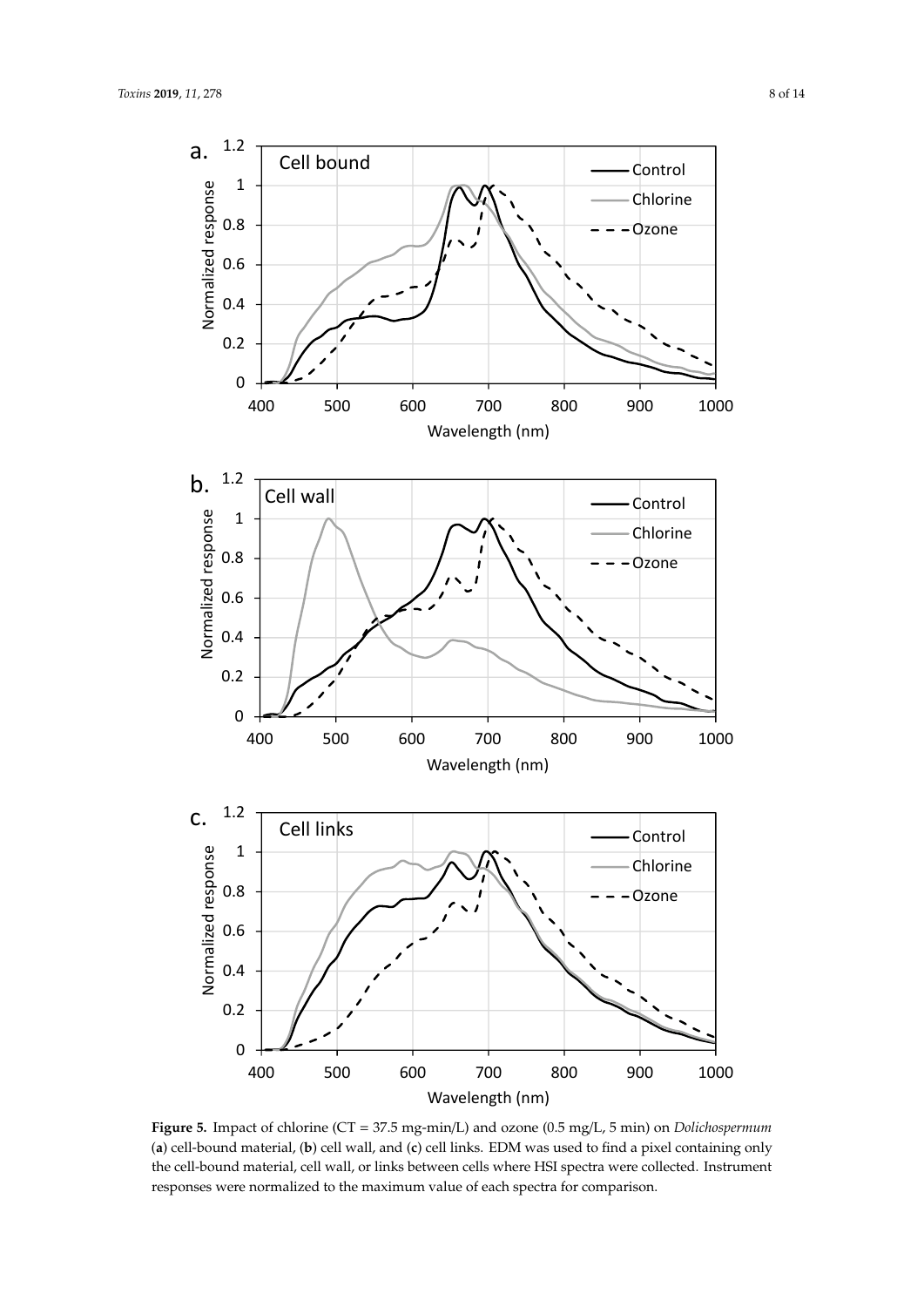The presence of all the peaks identified within these culture samples were likely due to the overlapping absorption of pigments within the cells (e.g., phycocyanin, chlorophyll). The shifts in their absorption to a single peak would appear to indicate a change in the pigments present within the cell wall, cell links or cell-bound material as a result of oxidation. In remote sensing applications, HSI peaks of 620 and 665 nm were found to corelate with on-the ground levels of phycocyanin and chlorophyll-*a*, respectively [\[34,](#page-13-15)[35\]](#page-13-16). The ~700 nm peak is not used in remote sensing applications because of the interference from water; this interference comes from the application of HSI in reflectance mode as opposed to transmittance mode, which is typically applied at the bench-scale [\[35\]](#page-13-16). The differences in spectra shape have been taken advantage of to differentiate between *Aphanizomenon flos-aqua* and *Microcystis* at the bench-scale [\[33\]](#page-13-5), but this was accomplished with a spectral shape algorithm applied to the derivative of the spectrum to obtain meaningful results, which is beyond the scope of this work.

## **3. Conclusions**

Flow cytometry and cell counting after oxidation with ozone, chlorine, potassium permanganate and hydrogen peroxide highlighted the discrepancy between cell viability vs. cell lysis and fragmentation. These differences were also observed visually via SEM, which showed the shrinking/deformation of *Microcystis* and *Dolichospermum*, but not complete lysis. SEM results also showed the fragmentation of *Dolichospermum* cell links prior to cell lysis, which has been observed in previous work [\[19](#page-12-12)[,30](#page-13-17)[,38\]](#page-13-8).

LC-OCD-OND was used to identify the fractions of IOM and EOM released after the oxidation of *Microcystis* and *Dolichospermum* in addition to the changes in bulk organic matter from Lake Champlain. Following ozonation and chlorination, increases in the biopolymer fraction were attributed to the release of IOM and potentially fragments of the cell membrane (e.g., amino acids, polysaccharides, and proteins). Future work should aim to better understand how this fraction of released IOM and oxidized EOM impacts the degradation of compounds of interest, e.g., cyanotoxins and T&O compounds.

EDM/HSI revealed the unique spectra of both the *Dolichospermum* and *Microcystis*. Both cultures had spectra with peaks at ~660 and ~700 nm, but *Dolichospermum* had a shoulder with a peak at ~550 nm. The oxidation of these cells shifted the responses, which was attributed to the decrease in concentration of pigments present. Both cell wall spectra revealed the formation of a peak after chlorination at ~500 nm, but limited changes were observed following ozonation.

#### **4. Materials and Methods**

#### *4.1. Cyanobacteria Culture Sample Preparation*

*Microcystis aeruginosa* strain CPCC 300 (referred to as *Microcystis*in the manuscript) and *Anabaena sp.* strain CPCC 544 (referred to as *Dolichospermum* in the manuscript due to recent nomenclature changes) were cultured in BG-11 medium. Cultures were incubated at 21 ◦C under a 12-h rotating light–dark cycle at an intensity of 70 µmol S<sup>-1</sup> m<sup>-2</sup>. Cultures were harvested at stationary phase and spiked into water from Lake Champlain to reach a concentration of  $4 \times 10^5$  cells/mL. The Lake Champlain sample was collected from a water treatment plant intake in southern Quebec, Canada in late October and early November of 2018. During this time, the utility measured its intake as having 5–6 mg/L DOC and a pH of 6.5–7.

### *4.2. Preparation of Oxidants and Calculation of Exposure*

A 2000-mg/L free chlorine stock solution was prepared from sodium hypochlorite (5.25%) on the day of the experiment. The N,N-diethyl-p-phenylenediamine (DPD) colorimetric method was used to measure free chlorine concentration according to Standard Methods (SM) 4500-Cl G [\[45\]](#page-13-18). Chlorine doses of 1, 2, and 3 mg/L were added to the two cultures and exposed for 10, 20 and 30 min of contact time. Samples were exposed at room temperature (22  $\degree$ C) and chlorine residual measurements were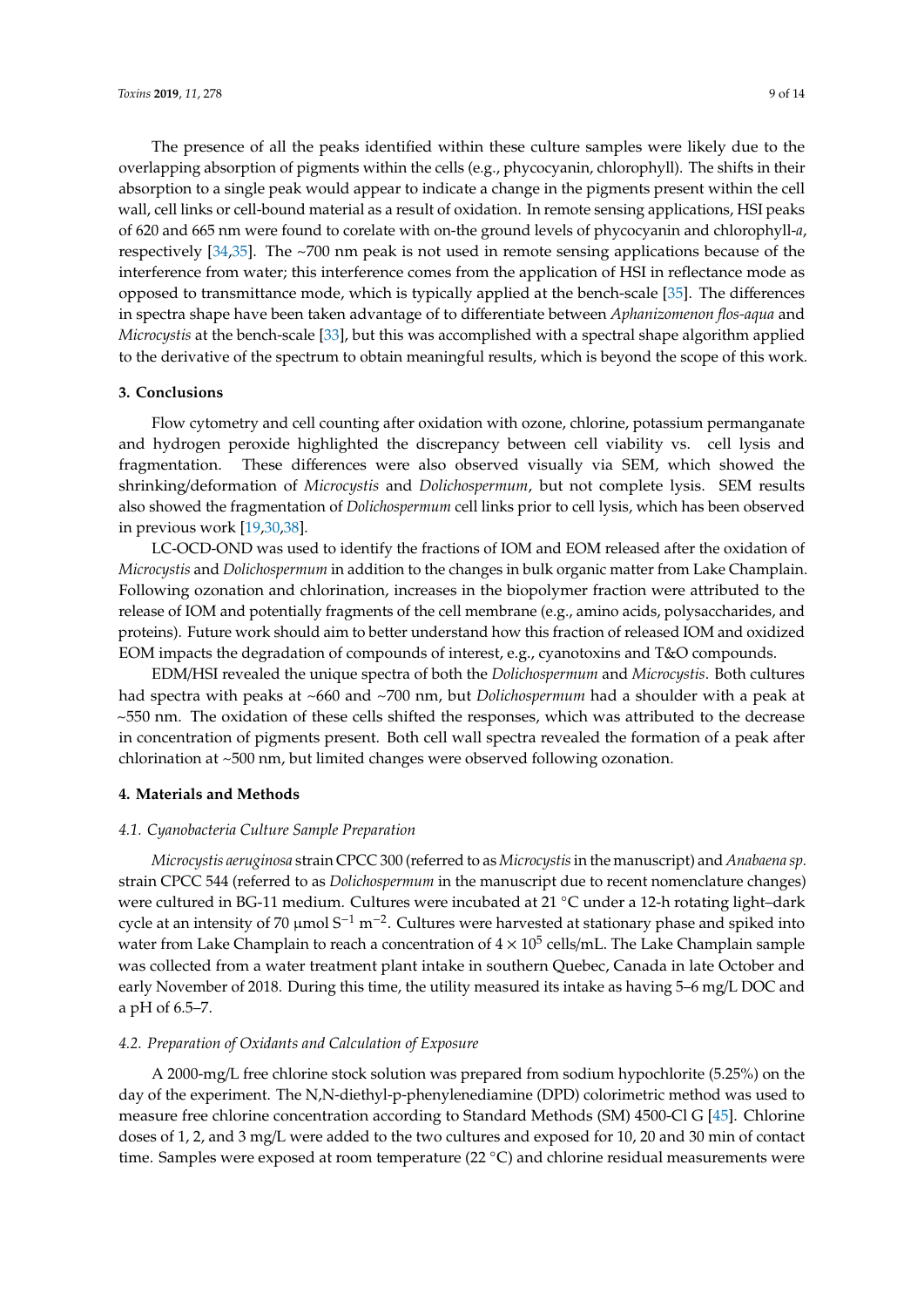taken to estimate oxidant exposure. Samples were quenched sodium thiosulfate at a dose of 1.1 mg/L per 1 mg/L chlorine from a stock solution of 3000 mg/L.

An ozone stock solution (50–60 mg/L) was prepared with gaseous ozone using a bench-scale ozone generator (additional details in Zamyadi et al. [\[21\]](#page-12-11)). Ozone stock concentration and residual ozone in water samples were measured using SM  $4500-O<sub>3</sub>$  [\[45\]](#page-13-18). Ozonation experiments were conducted with doses of 0.5, 1, and 2 mg/L with 5 and 10 min contact time. Again, samples were quenched with 1.6 mg/L sodium thiosulfate per 1 mg/L ozone. Due to the rapid decay of ozone, residuals were below detection for the 0.5 and 1 mg/L doses.

Potassium permanganate (KMnO<sub>4</sub>) crystals were dissolved in ultrapure water to prepare a stock solution of 5000 mg/L. Experiments were conducted with 2 and 5 mg/L with 120 min contact time. Samples were taken at specific times to measure potassium permanganate residual and measured according to the DPD colorimetric method ratio of  $0.891 \text{ KMnO}_4/\text{Cl}_2 \text{ SM } 4500\text{-Cl } G$  [\[45\]](#page-13-18). After 120 min of contact time, 1.2 mg/L sodium thiosulfate per 1 mg/L KMnO<sub>4</sub> was used to quench further oxidation.

Hydrogen peroxide (H<sub>2</sub>O<sub>2</sub>) stock (10 g/L) was prepared from a purchased solution of stabilized hydrogen peroxide (30%). Cyanobacteria suspensions were dosed with 5 and 10 mg/L of hydrogen peroxide and exposed for 6 h of contact time. The hydrogen peroxide residual was measured using a colorimetric test kit (Chemetrics K-5510, Midlands, VA, USA). After the contact time, the residual was quenched with 1.2 mg/L of sodium thiosulfate per 1 mg/L  $H_2O_2$ .

Oxidant exposures (CT) were calculated using Equation (1):

$$
CT = \int_0^t [\text{Oxidant}]dt = \frac{C_0}{k_{decay}}(e^{k_{decay}t} - 1)
$$
 (1)

where *<sup>k</sup>decay* (min−<sup>1</sup> ) is the first-order decay rate, *t* (min) is the exposure time, and *C*<sup>0</sup> (mg/L) is the initial concentration of oxidant at time zero. CTs for chlorine, ozone, potassium permanganate, and hydrogen peroxide are shown in the Table S1.

CTs were subsequently used to calculate the cell lysis rate:

$$
C = C_0 \times e^{-kR} \tag{2}
$$

where *C* was concentration [total cell number (cells/mL)] at a given time,  $C_0$  was the starting concentration [cell number (cells/mL) prior to oxidant exposure], *k* was the rate [M−<sup>1</sup> s −1 ], and *R* was the oxidant exposure [CT (mg-min/L)].

#### *4.3. DOC and LC-OCD-OND*

DOC and LC-OCD-OND samples were filtered via a pre-rinsed 0.45-µm membrane (Supor 45 µm, 47 m, PES PALL, Port Washington, NY, USA) and stored in carbon-free glass vials. A 5310 total organic carbon analyzer (Sievers Analytical Instruments, Boulder, CO, USA) was used to measure DOC. LC was coupled with OCD, OND, and UVD (254 nm) to track the DOC, DON, and UV responses over chromatographic retention times with various peaks identified and integrated according to Huber et al. [\[41\]](#page-13-11). From the LC-OCD, the concentrations of biopolymers (e.g., high molecular weight (>10 kDa) polysaccharides, proteins, amino acids, and other components in extracellular polymeric substance), humic substances, building blocks (e.g., low molecular weight humic substances), low molecular weight (LMW) acids, and LMW neutrals were determined. An example chromatogram with labeled peaks can be found in Figure S4. The added data from LC-OND and UVD provided the concentration of biopolymer DON and N/C ratio as well as humic substances DON, N/C ratio, and specific UV absorption (SUVA) at 254 nm.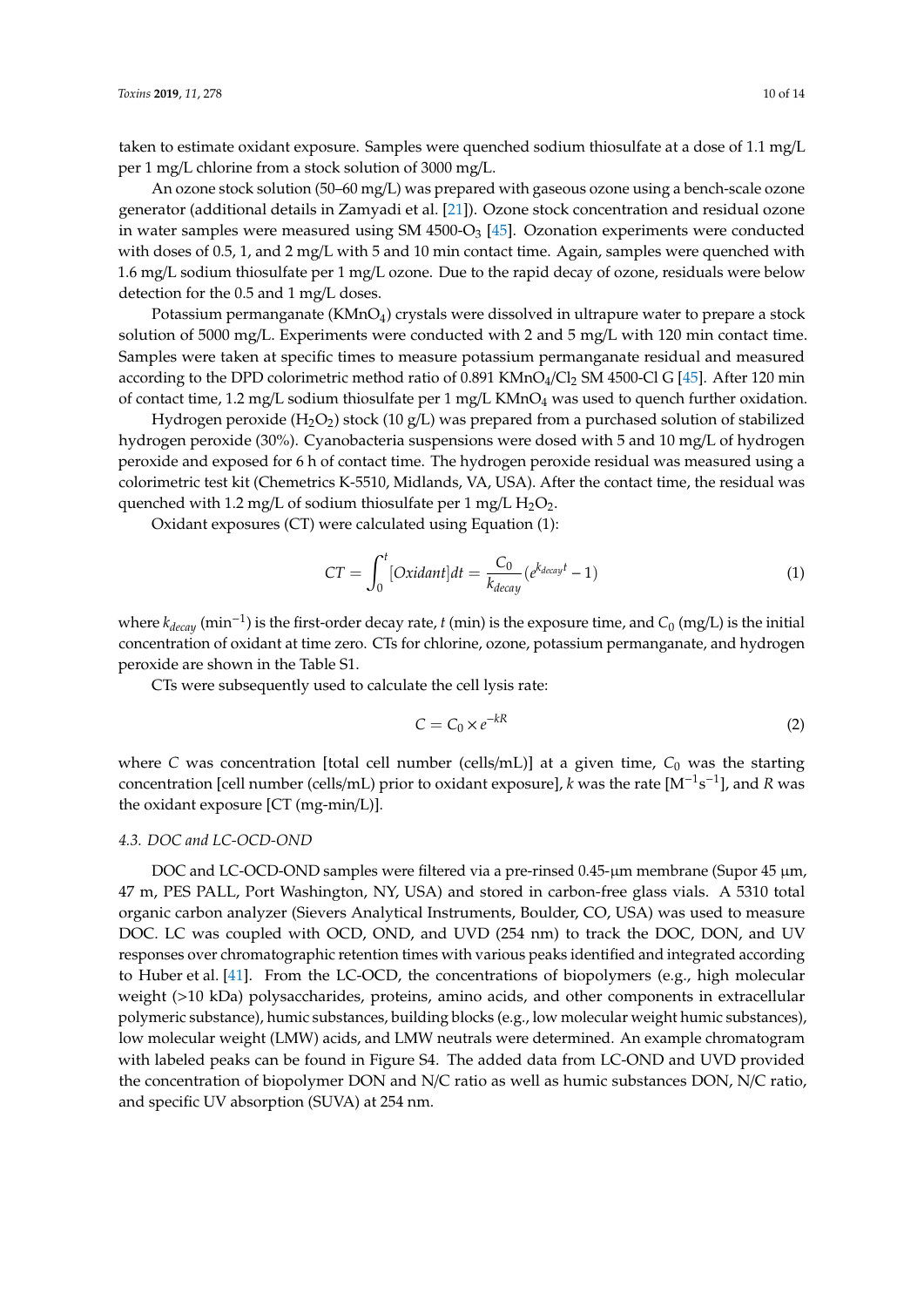#### *4.4. Cell Counts, Morphology and Integrity*

Cell counts were determined using an inverted microscope in a Sedgwick–Rafter chamber with 20× magnification on cells preserved with Lugol's Iodine [\[46,](#page-14-0)[47\]](#page-14-1). Images of cyanobacteria during oxidation were captured using a SEM (JSM-7600 TFE, JEOL, Akishima, Japan) according to the methods applied in [\[19\]](#page-12-12). Cell integrity was determined using flow cytometry (BD Accuri C6 Flow Cytometer, San Jose, CA, USA) and samples were stained with SYBR Green I (SG) and SG propidium iodide to determine total and compromised/dead cells [\[30](#page-13-17)[,48\]](#page-14-2). A pre-test with pure cultures (*Microcystis* and *Dolichospermum*) was performed to define a suitable gating to differentiate cyanobacteria cells from other bacteria. This modified gating was used in all subsequent flow cytometry analysis.

Sample morphology was analyzed under optical microscope equipped with darkfield illumination and hyperspectral analysis or EDM/HSI (CytoViva, Auburn, AL, USA) [\[49\]](#page-14-3). HSI was equipped to monitor wavelengths from 400–1000 nm for every pixel of the image, which was captured at  $40\times$ magnification. Pixel sizes were estimated to be  $265 \times 265$  nm. Quenched samples were put on a microscope slide (500  $\mu$ L) and then dried under the fume hood to avoid the movement of liquid during EDM/HSI. A spot on the slide containing both cyanobacteria species (*Microcystis* and *Dolichospermum*) was selected to capture the image and acquire spectral data.

**Supplementary Materials:** The following are available online at http://[www.mdpi.com](http://www.mdpi.com/2072-6651/11/5/278/s1)/2072-6651/11/5/278/s1, Figure S1: SEM images of the cyanobacteria morphology both before and after chlorination (CT of 37.5 mg-min/L): (**a**) *Microcystis* in control (3000×) (**b**) chlorinated *Microcystis* cells (8500×), (**c**) *Dolichospermum* cells in control (1400×), and (**d**) chlorinated *Dolichospermum* cells (1600×). Figure S2: SEM image of cyanobacteria after (**a**) ozonation of both *Microcystis* and *Dolichospermum* (0.5 mg/L, 5 min exposure at 4000×) and (**b**) hydrogen peroxide application on *Dolichospermum* (837 mg-min/L at 2200×). Figure S3: EDM image of un-oxidized *Microcystis* with cell wall and intracellular material identified. Figure S4: LC-OCD chromatogram of the un-oxidized control cyanobacteria sample. *Microcystis* and *Dolichospermum* were spiked into Lake Champlain water and filtered (0.45 µm). Figure S5: HSI responses of cell-bound material, cell wall, and cell links for *Dolichospermum*. Instrument responses were normalized to the maximum value of each spectra for comparison. Figure S6: HSI responses of cell-bound material and cell wall for *Microcystis*. Instrument responses were normalized to the maximum value of each spectra for comparison. Table S1: First-order decay rates for chlorination and resulting CT. Table S2: Impact of oxidation on organic carbon fractions with LC-OCD-OND-UVD.

**Author Contributions:** S.M., C.M.G., S.P., B.B., S.D., M.P. and A.Z. conceived and designed the experiments; S.M., J.M., T.Z.S. and S.P., performed the experiments and analysed the samples; S.M., C.M.G., J.M., T.Z.S., S.P., B.B., S.D., M.P. and A.Z. analyzed the data; S.M., C.M.G., J.M., T.Z.S., S.P., B.B., S.D., M.P., A.Z. wrote and edited the paper.

**Funding:** This research was funded by "Genome Quebec and Genome Canada: Algal Blooms, Treatment, Risk Assessment, Prediction and Prevention through Genomics (ATRAPP) Project", "Natural Sciences and Engineering Research Council of Canada (NSERC) Discovery Grants Program", and "Fonds de recherche du Québec—Nature et technologies (FRQNT) Établissement de nouveaux chercheurs universitaires".

**Acknowledgments:** The authors gratefully acknowledge support from Algal Blooms, Treatment, Risk Assessment, Prediction and Prevention through Genomics (ATRAPP)—Genome Quebec and Genome Canada, Natural Sciences and Engineering Research Council of Canada (NSERC), and Fonds de recherche du Québec—Nature et technologies (FRQNT). The authors thank the staff at NSERC Industrial Chair on Drinking Water at Polytechnique Montreal. LC-OCD measurements were performed at the NSERC Cahir in Water Treatment at the University of Waterloo by Lin Shen.

**Conflicts of Interest:** The authors declare no conflict of interest.

#### **References**

- <span id="page-11-0"></span>1. Anderson, D.M.; Glibert, P.M.; Burkholder, J.M. Harmful algal blooms and eutrophication: Nutrient sources, composition, and consequences. *Estuaries* **2002**, *25*, 704–726. [\[CrossRef\]](http://dx.doi.org/10.1007/BF02804901)
- 2. Elliott, J.A. Is the future blue-green? A review of the current model predictions of how climate change could affect pelagic freshwater cyanobacteria. *Water Res.* **2012**, *46*, 1364–1371. [\[CrossRef\]](http://dx.doi.org/10.1016/j.watres.2011.12.018)
- <span id="page-11-1"></span>3. Paerl, H.W.; Paul, V.J. Climate change: Links to global expansion of harmful cyanobacteria. *Water Res.* **2012**, *46*, 1349–1363. [\[CrossRef\]](http://dx.doi.org/10.1016/j.watres.2011.08.002)
- <span id="page-11-2"></span>4. Watson, S. Aquatic taste and odor: A primary signal of drinking water integrity. *J. Toxicol. Environ. Health A* **2004**, *67*, 1779–1795. [\[CrossRef\]](http://dx.doi.org/10.1080/15287390490492377) [\[PubMed\]](http://www.ncbi.nlm.nih.gov/pubmed/15371216)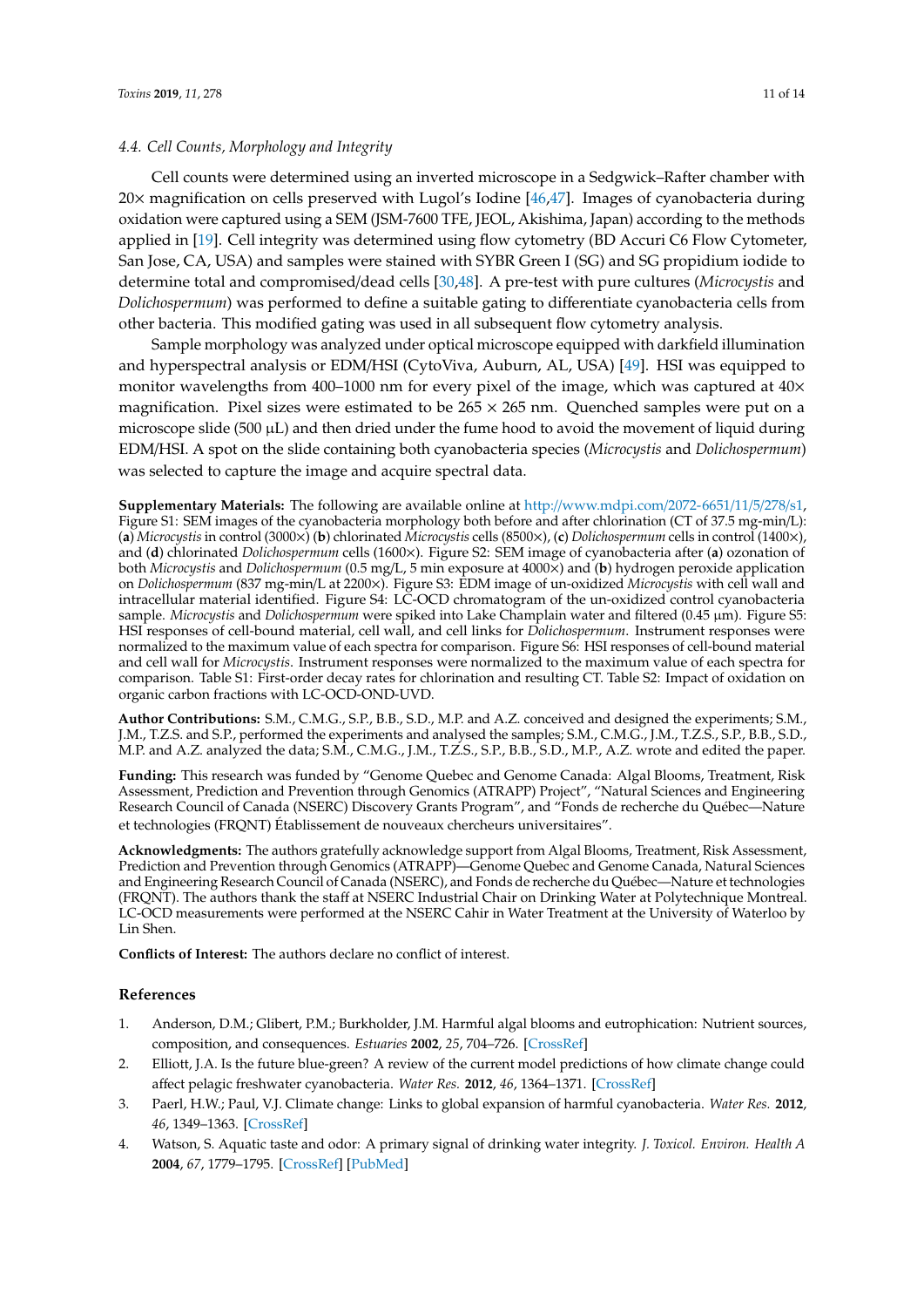- <span id="page-12-0"></span>5. Chernoff, N.; Hill, D.J.; Diggs, D.L.; Faison, B.D.; Francis, B.M.; Lang, J.R.; Larue, M.M.; Le, T.-T.; Loftin, K.A.; Lugo, J.N.; et al. A critical review of the postulated role of the nonessential amino acid, b-N-methylamino-Lalanine, in neurodegenerative disease in humans. *J. Toxicol. Environ. Health* **2017**, *20*, 183–229. [\[CrossRef\]](http://dx.doi.org/10.1080/10937404.2017.1297592)
- <span id="page-12-1"></span>6. Lévesque, B.; Gervais, M.; Chevalier, P.; Gauvin, D.; Anassour-Laouan-Sidi, E.; Gingras, S.; Fortin, N.; Brisson, G.; Greer, C.; Bird, D. Prospective study of acute health effects in relation to exposure to cyanobacteria. *Sci. Total Environ.* **2014**, *466*, 397–403. [\[CrossRef\]](http://dx.doi.org/10.1016/j.scitotenv.2013.07.045)
- <span id="page-12-2"></span>7. United States Environmental Protection Agency (U.S. EPA). *Recommendations for Public Water Systems to Manage Cyanotoxins in Drinking Water*; Office of Water: Washington, DC, USA, 2015; EPA 815-r-15-010.
- 8. Chorus, I.; Bartram, J. *Toxic Cyanobacteria in Water: A Guide to Their Public Health Consequences, Monitoring and Management*; World Health Organization (WHO): London, UK, 1999.
- <span id="page-12-3"></span>9. Health Canada. Cyanobacteria Toxins in Drinking Water. 2016. Available online: https://www.canada.ca/content/dam/canada/health-canada/migration/[healthy-canadians](https://www.canada.ca/content/dam/canada/health-canada/migration/healthy-canadians/health-system-systeme-sante/consultations/cyanobacteria-cyanobacterie/alt/cyanobacteria-cyanobacterie-eng.pdf)/health-systemsysteme-sante/consultations/cyanobacteria-cyanobacterie/alt/[cyanobacteria-cyanobacterie-eng.pdf](https://www.canada.ca/content/dam/canada/health-canada/migration/healthy-canadians/health-system-systeme-sante/consultations/cyanobacteria-cyanobacterie/alt/cyanobacteria-cyanobacterie-eng.pdf) (accessed on 19 February 2019).
- <span id="page-12-4"></span>10. Zamyadi, A.; MacLeod, S.; Fan, Y.; McQuaid, N.; Dorner, S.; Sauvé, S.; Prévost, M. Toxic cyanobacterial breakthrough and accumulation in a drinking water plant: A monitoring and treatment challenge. *Water Res.* **2012**, *46*, 1511–1523. [\[CrossRef\]](http://dx.doi.org/10.1016/j.watres.2011.11.012) [\[PubMed\]](http://www.ncbi.nlm.nih.gov/pubmed/22137293)
- 11. Zamyadi, A.; Henderson, R.; Stuetz, R.; Hofmann, R.; Ho, L.; Newcombe, G. Fate of geosmin and 2-methylisoborneol in full-scale water treatment plants. *Water Res.* **2015**, *83*, 171–183. [\[CrossRef\]](http://dx.doi.org/10.1016/j.watres.2015.06.038) [\[PubMed\]](http://www.ncbi.nlm.nih.gov/pubmed/26143274)
- <span id="page-12-5"></span>12. Pazouki, P.; Prevost, M.; McQuiad, N.; Barbeau, B.; de Boutray, M.-L.; Zamyadi, A.; Dorner, S. Breakthrough of cyanobacteria in bank filtration. *Water Res.* **2016**, *102*, 170–179. [\[CrossRef\]](http://dx.doi.org/10.1016/j.watres.2016.06.037)
- <span id="page-12-6"></span>13. Zamyadi, A.; Dorner, S.; Ndong, M.; Ellis, D.; Bolduc, A.; Bastien, C.; Prévost, M. Low-risk cyanobacterial bloom sources: Cell accumulation within full-scale treatment plants. *J. Am. Water Works Assoc.* **2013**, *102*, e651–e663. [\[CrossRef\]](http://dx.doi.org/10.5942/jawwa.2013.105.0141)
- <span id="page-12-7"></span>14. Almuhtaram, H.; Cui, Y.; Zamyadi, A.; Hofmann, R. Cyanotoxins and Cyanobacteria Cell Accumulations in Drinking Water Treatment Plants with a Low Risk of Bloom Formation at the Source. *Toxins* **2018**, *10*, 430. [\[CrossRef\]](http://dx.doi.org/10.3390/toxins10110430)
- <span id="page-12-8"></span>15. Pestana, C.J.; Reeve, P.J.; Sawade, E.; Voldoire, C.F.; Newton, K.; Praptiwi, R.; Collingnon, L.; Dreyfus, J.; Hobson, P.; Gaget, V.; et al. Fate of cyanobacteria in drinking water treatment plant lagoon supernatant and sludge. *Sci. Total Environ.* **2016**, *565*, 1192–1200. [\[CrossRef\]](http://dx.doi.org/10.1016/j.scitotenv.2016.05.173) [\[PubMed\]](http://www.ncbi.nlm.nih.gov/pubmed/27265732)
- <span id="page-12-9"></span>16. Pivokonsky, M.; Naceradska, J.; Kopecka, I.; Baresova, M.; Jefferson, B.; Li, X.; Henderson, R. The impact of algogenic organic matter on water treatment plant operation and water quality: A review. *Crit. Rev. Environ. Sci. Technol.* **2016**, *46*, 291–335. [\[CrossRef\]](http://dx.doi.org/10.1080/10643389.2015.1087369)
- <span id="page-12-10"></span>17. Fan, J.J.; Daly, R.; Hobson, P.; Ho, L.; Brookes, J. Impact of potassium permanganate on cyanobacterial cell integrity and toxin release and degradation. *Chemosphere* **2013**, *92*, 529–534. [\[CrossRef\]](http://dx.doi.org/10.1016/j.chemosphere.2013.03.022) [\[PubMed\]](http://www.ncbi.nlm.nih.gov/pubmed/23664445)
- <span id="page-12-18"></span>18. Fan, J.J.; Ho, L.; Hobson, P.; Daly, R.; Brookes, J. Application of various oxidants for cyanobacteria control and cyanotoxin removal in wastewater treatment. *J. Environ. Eng.* **2014**, *140*, 4022–4028. [\[CrossRef\]](http://dx.doi.org/10.1061/(ASCE)EE.1943-7870.0000852)
- <span id="page-12-12"></span>19. Coral, L.A.; Zamyadi, A.; Barbeau, B.; Bassetti, F.J.; Lapolli, F.R.; Prévost, M. Oxidation of M. aeruginosa and A. flosaquae by ozone: Impacts on cell integrity and chlorination by-product formation. *Water Res.* **2013**, *47*, 2983–2994. [\[CrossRef\]](http://dx.doi.org/10.1016/j.watres.2013.03.012) [\[PubMed\]](http://www.ncbi.nlm.nih.gov/pubmed/23561505)
- <span id="page-12-13"></span>20. Ding, J.; Shi, H.; Timmons, T.; Adams, C. Release and removal of microcystins from microcystis during oxidative-, physical-, and UV-based disinfection. *J. Environ. Eng.* **2009**, *136*, 2–11. [\[CrossRef\]](http://dx.doi.org/10.1061/(ASCE)EE.1943-7870.0000114)
- <span id="page-12-11"></span>21. Zamyadi, A.; Coral, L.A.; Barbeau, B.; Dorner, S.; Lapolli, F.R.; Prévost, M. Fate of toxic cyanobacterial genera from natural bloom events during ozonation. *Water Res.* **2015**, *7373*, 204–215. [\[CrossRef\]](http://dx.doi.org/10.1016/j.watres.2015.01.029)
- <span id="page-12-14"></span>22. Fan, J.; Rao, L.; Chiu, Y.T.; Lin, T.F. Impact of chlorine on the cell integrity and toxin release and degradation of colonial Microcystis. *Water Res.* **2016**, *102*, 394–404. [\[CrossRef\]](http://dx.doi.org/10.1016/j.watres.2016.06.053)
- <span id="page-12-15"></span>23. He, X.X.; Wert, E.C. Colonial cell disaggregation and intracellular microcystin release following chlorination of naturally occurring Microcysis. *Water Res.* **2016**, *101*, 10–16. [\[CrossRef\]](http://dx.doi.org/10.1016/j.watres.2016.05.057)
- <span id="page-12-16"></span>24. Zamyadi, A.; Fan, Y.; Daly, R.I.; Prévost, M. Chlorination of Microcystis aeruginosa: Toxin release and oxidation, cellular chlorine demand and disinfection by-products formation. *Water Res.* **2013**, *47*, 1080–1090. [\[CrossRef\]](http://dx.doi.org/10.1016/j.watres.2012.11.031)
- <span id="page-12-17"></span>25. Jones, C.T. Determination of the kinetic constants of two consecutive first-order reactions. *Biochem. J.* **1970**, *118*, 810–812. [\[CrossRef\]](http://dx.doi.org/10.1042/bj1180810)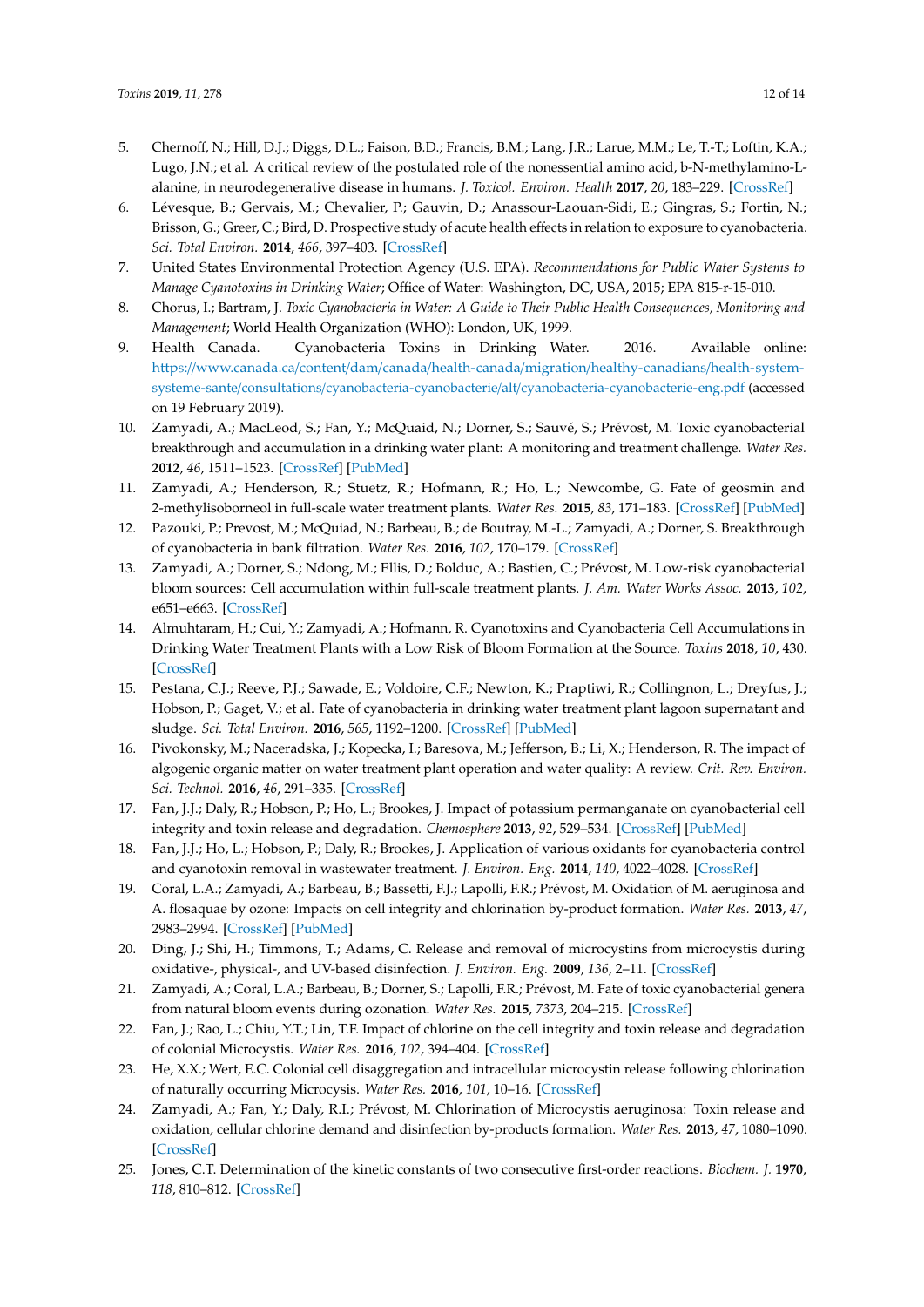- <span id="page-13-0"></span>26. Zamyadi, A.; Romanis, C.; Mills, T.; Neilan, B.; Choo, F.; Coral, L.A.; Gale, D.; Newcombe, G.; Crosbie, N.; Stuetz, R.; et al. Diagnosing water treatment critical control points for cyanobacterial removal: Exploring benefits of combined microscopy, next-generation sequencing, and cell integrity methods. *Water Res.* **2019**, *152*, 96–105. [\[CrossRef\]](http://dx.doi.org/10.1016/j.watres.2019.01.002)
- <span id="page-13-1"></span>27. Zhang, H.; Dan, Y.; Adams, C.D.; Shi, H.; Ma, Y.; Eichholz, T. Effect of oxidant demand on the release and degradation of Microcystin-LR from Microcystis Aeruginosa during oxidation. *Chemosphere* **2017**, *181*, 562–568. [\[CrossRef\]](http://dx.doi.org/10.1016/j.chemosphere.2017.04.120)
- <span id="page-13-2"></span>28. Zamyadi, A.; Henderson, R.K.; Stuetz, R.; Newcombe, G.; Newtown, K.; Gladman, B. Cyanobacterial management in full-scale water treatment and recycling processes: Reactive dosing following intensive monitoring. *Environ. Sci. Water Res. Technol.* **2016**, *2*, 362–375. [\[CrossRef\]](http://dx.doi.org/10.1039/C5EW00269A)
- <span id="page-13-3"></span>29. Daly, R.I.; Ho, L.; Brookes, J.D. Effect of chlorination on Microcystis aeruginosa cell integrity and subsequent microcystin release and degradation. *Environ. Sci. Technol.* **2007**, *41*, 4447–4453. [\[CrossRef\]](http://dx.doi.org/10.1021/es070318s)
- <span id="page-13-17"></span>30. Wert, E.C.; Dong, M.M.; Rosario-Ortiz, F.L. Using digital flow cytometry to assess the degradation of three cyanobacteria species after oxidation processes. *Water Res.* **2013**, *47*, 3752–3761. [\[CrossRef\]](http://dx.doi.org/10.1016/j.watres.2013.04.038)
- 31. Plummer, J.; Edzwald, J.K. Effects of chlorine and ozone on algal cell properties and removal of algae by coagulation. *J. Water Supply Res.Technol.—AQUA* **2002**, *51*, 307–318. [\[CrossRef\]](http://dx.doi.org/10.2166/aqua.2002.0027)
- <span id="page-13-4"></span>32. Huang, W.-J.; Cheng, B.-L.; Hu, S.-K.; Chu, C. Ozonation of Algae and Odor Causing Substances in Eutrophic Waters. *J. Environ. Sci. Health Part A* **2007**, *41*, 1587–1605. [\[CrossRef\]](http://dx.doi.org/10.1080/10934520600754128)
- <span id="page-13-5"></span>33. Paine, E.C.; Slonecker, E.T.; Simon, N.S.; Rosen, B.H.; Resmini, R.G.; Allen, D.W. Optical characterization of two cyanobacteria genera, Aphanizomenon and Microcystis, with hyperspectral microscopy. *J. Appl. Remote Sens.* **2018**, *12*. [\[CrossRef\]](http://dx.doi.org/10.1117/1.JRS.12.036013)
- <span id="page-13-15"></span>34. Randolph, K.; Wilson, J.; Tedesco, L.; Li, L.; Pascual, D.L.; Soyeux, E. Hyperspectral remote sensing of cyanobacteria in turbid productive water using optically active pigments, chlorophyll a and phycocyanin. *Remote Sens. Environ.* **2008**, *112*, 4009–4019. [\[CrossRef\]](http://dx.doi.org/10.1016/j.rse.2008.06.002)
- <span id="page-13-16"></span>35. Simis, S.G.; Peters, S.W.; Gons, H.J. Remote sensing of the cyanobacterial pigment phycocyanin in turbid inland water. *Limnol. Oceanogr.* **2005**, *50*, 237–245. [\[CrossRef\]](http://dx.doi.org/10.4319/lo.2005.50.1.0237)
- <span id="page-13-6"></span>36. Vincent, R.K.; Qin, X.; McKay, R.M.L.; Miner, J.; Czajkowski, K.; Savino, J.; Bridgeman, T. Phycocyanin detection from LANDSAT TM data for mapping cyanobacterial blooms in Lake Erie. *Remote Sens. Environ.* **2004**, *89*, 381–392. [\[CrossRef\]](http://dx.doi.org/10.1016/j.rse.2003.10.014)
- <span id="page-13-7"></span>37. Mikula, P.; Zezulka, S.; Jancula, D.; Marsalek, B. Metabolic activity and membrane integrity changes in Microcystis aeruginosa–new findings on hydrogen peroxide toxicity in cyanobacteria. *Eur. J. Phycol.* **2012**, *47*, 195–206. [\[CrossRef\]](http://dx.doi.org/10.1080/09670262.2012.687144)
- <span id="page-13-8"></span>38. Lin, T.F.; Chang, D.W.; Lien, S.K.; Tseng, Y.S.; Chiu, Y.T.; Wang, Y.S. Effect of chlorination on the cell integrity of two noxious cyanobacteria and their releases of odorants. *J. Water Supply Res. Technol. AQUA* **2009**, *58*, 539–551. [\[CrossRef\]](http://dx.doi.org/10.2166/aqua.2009.117)
- <span id="page-13-9"></span>39. Villacorte, L.O.; Ekowati, Y.; Neu, T.R.; Kleijn, J.M.; Winters, H.; Amy, G.; Schippers, J.C.; Kennedy, M.D. Characterization of algal organic matter produced by bloom-forming marine and freshwater algae. *Water Res.* **2015**, *73*, 216–230. [\[CrossRef\]](http://dx.doi.org/10.1016/j.watres.2015.01.028)
- <span id="page-13-10"></span>40. Henderson, R.K.; Parsons, S.A.; Jefferson, B. The impact of differing cell and algogenic organic matter (AOM) characteristics on the coagulation and flotation of algae. *Water Res.* **2010**, *44*, 3617–3624. [\[CrossRef\]](http://dx.doi.org/10.1016/j.watres.2010.04.016) [\[PubMed\]](http://www.ncbi.nlm.nih.gov/pubmed/20462626)
- <span id="page-13-11"></span>41. Huber, S.A.; Balz, A.; Abert, M.; Pronk, W. Characterisation of aquatic humic and non-humic matter with size-exclusion chromatography–organic carbon detection–organic nitrogen detection (LC-OCD-OND). *Water Res.* **2011**, *45*, 879–885. [\[CrossRef\]](http://dx.doi.org/10.1016/j.watres.2010.09.023) [\[PubMed\]](http://www.ncbi.nlm.nih.gov/pubmed/20937513)
- <span id="page-13-12"></span>42. Weishaar, J.L.; Aiken, G.R.; Bergamaschi, B.A.; Fram, M.S.; Fujii, R.; Mopper, K. Evaluation of specific ultraviolet absorption as an indicator of the chemical composition and reactivity of dissolved organic carbon. *Environ. Sci. Technol.* **2003**, *37*, 4702–4708. [\[CrossRef\]](http://dx.doi.org/10.1021/es030360x) [\[PubMed\]](http://www.ncbi.nlm.nih.gov/pubmed/14594381)
- <span id="page-13-13"></span>43. Hammes, F.; Meylan, S.; Salhi, E.; Koster, O.; Egli, T.; Von Gunten, U. Formation of assimilable organic carbon (AOC) and specific natural organic matter (NOM) fractions during ozonation of phytoplankton. *Water Res.* **2007**, *41*, 1447–1454. [\[CrossRef\]](http://dx.doi.org/10.1016/j.watres.2007.01.001)
- <span id="page-13-14"></span>44. Laszakovits, J.R.; MacKay, A.A. Removal of cyanotoxins by potassium permanganate: Incorporating competition from natural water constituents. *Water Res.* **2019**, *155*, 86–95. [\[CrossRef\]](http://dx.doi.org/10.1016/j.watres.2019.02.018) [\[PubMed\]](http://www.ncbi.nlm.nih.gov/pubmed/30831427)
- <span id="page-13-18"></span>45. American Public Health Association (APHA). *Standard Methods for the Examination of Water and Wastewater*; American Water Works Association, Water Environment Federation: Washington, DC, USA, 2012.